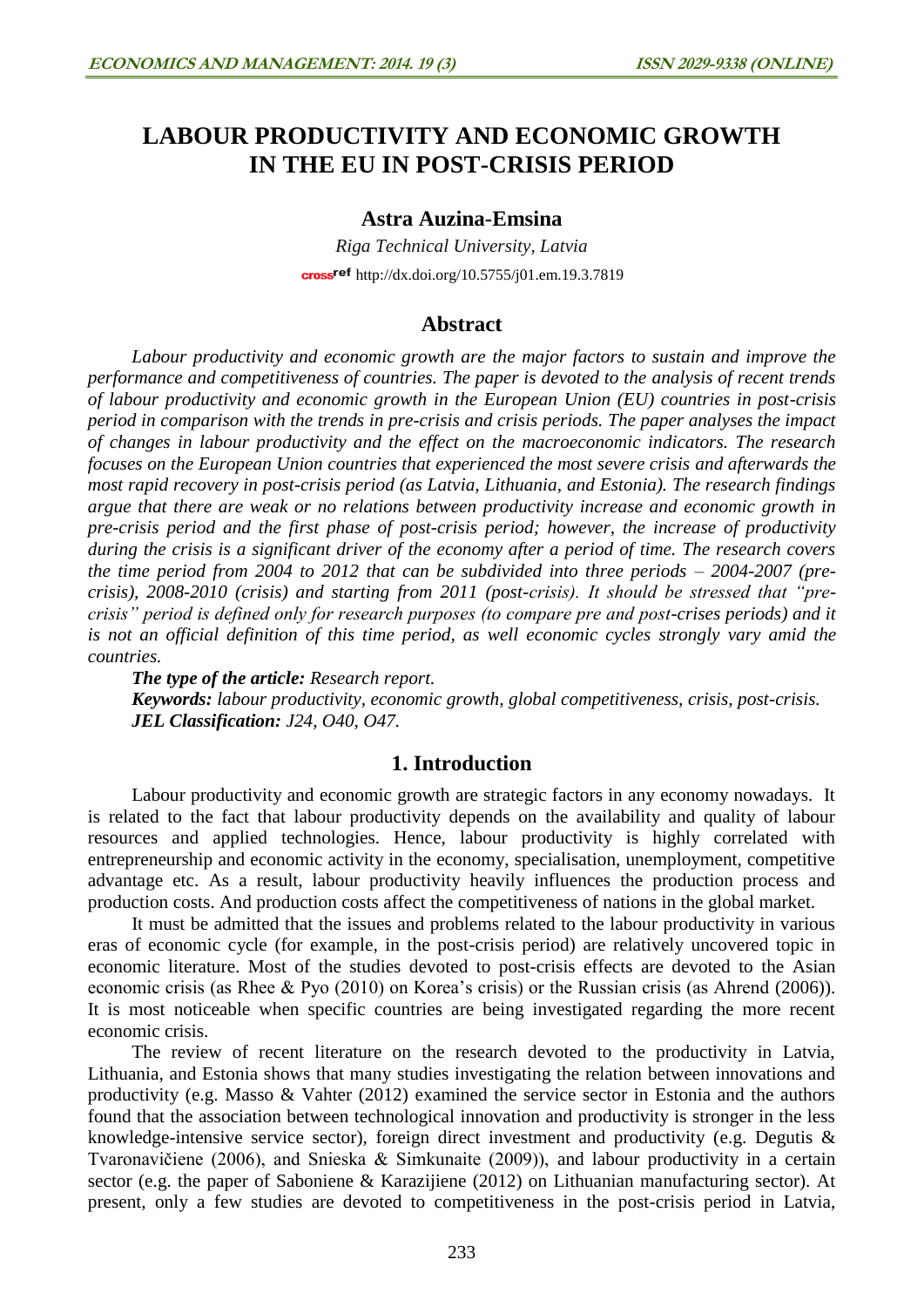Lithuania, and Estonia, and the majority address the issues related to financial market and currency exchange rates (e.g. Darvas (2011)).

In the past decade or even before, the issues related to the competitiveness of a certain industry, region and nation were examined in numerous studies. Global Competitiveness Index (GCI), elaborated by World Economic Forum (WEF), is widely applied to evaluate and rank countries depending on the level of global competitiveness. GCI represents the competitiveness of every country included on the report through the framework of business environment (including such factors as basic requirements (institutions, infrastructure etc.), efficiency, and innovation). Despite the focus on the business conditions, GCI is widely used in international comparisons and rankings regarding the global competitiveness.

Some authors are critical about the overestimated importance of the concept of global and national competitiveness. Lall (2001) raised the question whether national competitiveness is a real problem or "dangerous obsession" and this question is still open.

In recent years, the studies and research devoted to the critical analysis of GCI, including optional improvements (as Xia, Liang, Zhang & Wu (2012)), upgraded methodologies and replacement indicators (as Podobnik, Horvatic, Kenett & Stanley (2012)) are more numerous than those studies that recognize GCI as a general indicator to estimate and compare nations regarding the global competitiveness. Xia *et al.* (2012) argue that WEF should refine GCI methodology including national culture as an additional factor so that GCI can become a much better predictor of economic growth, the authors admit that GCI can only be meaningful when it is better at predicting economic growth than other variables, otherwise other well established indices should be used to make predictions about national economies. Podobnik *et al.* (2012) examined how the level of competitiveness affects the dynamics of a country's wealth during a recession, and the authors developed a new measure, which is called a relative competitiveness, to evaluate an economy's competitiveness relative to its GDP.

At the same time some studies on national competitiveness exclude GCI, but macroeconomic indicators as real GDP growth rate, GDP per capita, unit labour costs, inflation etc. and relations between these indicators are examined in order to evaluate and estimate the national competitiveness. For example, Fagerberg & Srholec (2007) examined several relations such as the relations between GDP per capita in PPPs and real GDP growth rate, unit labour costs and real GDP growth rate etc. in order to detect and analyse competitiveness in a certain time period.

On the basis of the literature review, this approach has been selected as the most appropriate and effective for the study instead of application of the index as it cannot be used in time-series correlation analysis. At the same time, the GCI data are used in general analysis to represent global trends.

The question whether there is a strong and stable relation between labour productivity and economic growth and, as a result, national competitiveness, is unclear. Hence, the goal of the research is to analyse the recent trends of labour productivity and economic growth in post-crisis period in comparison with the trends in pre-crisis and crisis periods, taking into account the impact of labour productivity increase on national competitiveness in the global market.

The research is focused to answer the research questions: do both labour productivity and economic growth rate increase in post-crisis and have these indicators a strong relationship between them.

For this purpose, the countries that are most appropriate for this study were selected, exact time periods or stages of economic cycles for the selected countries (pre-crisis, crisis, and postcrisis) were defined, the trends of labour productivity and economic growth in various stages of economic cycle, as well as the trends of national competitiveness were analyzed; also the impact factors were determined. The research results were concluded by elaborating recommendations.

The results of the analysis imply that the possible existence of strong and direct relation between productivity and economic growth is overestimated. The results show that the existence of the lagged (transition) effect should be taken into consideration when labour productivity and economic growth relations are analysed.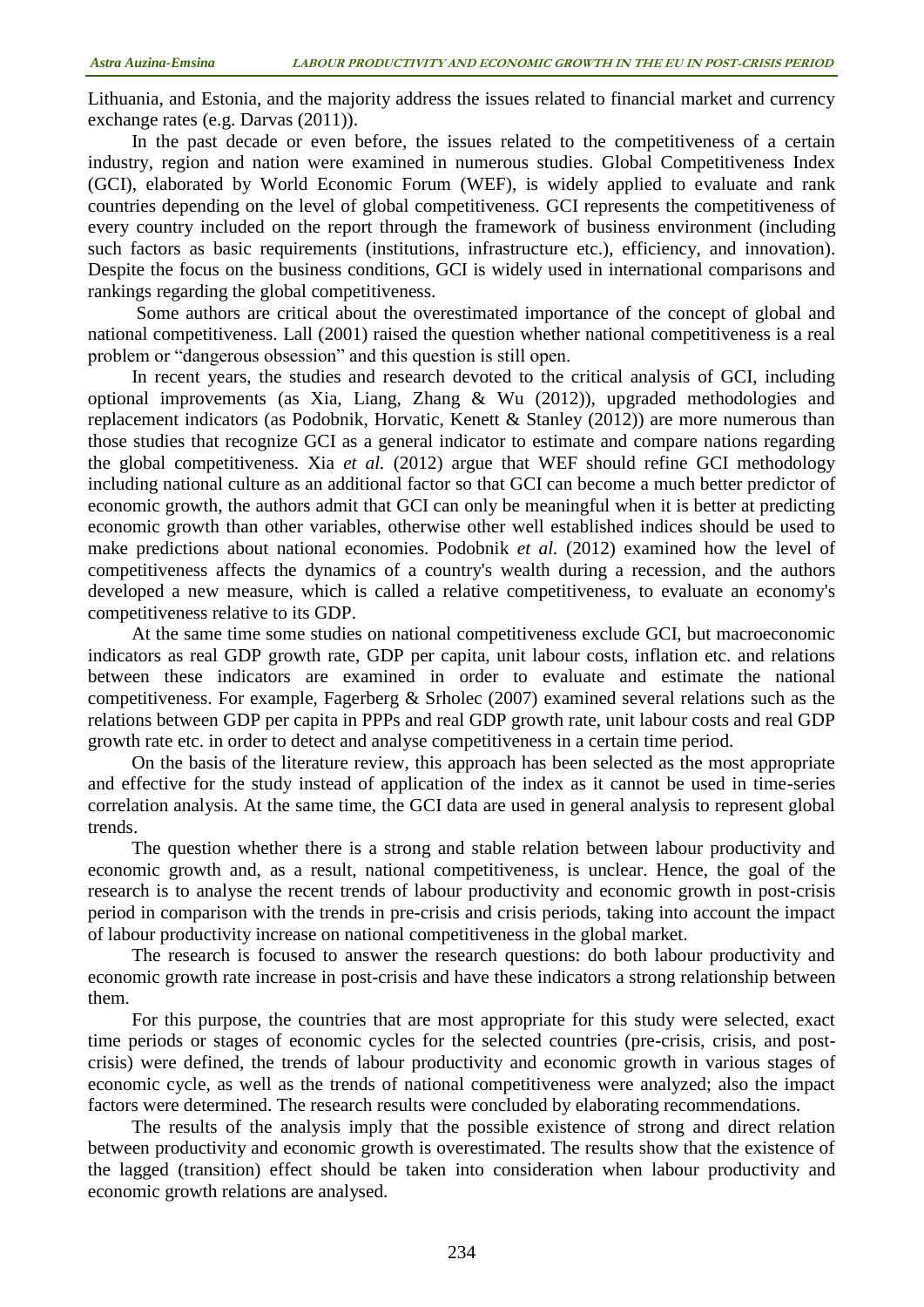# **2. Method**

As quantitative and qualitative data analysis methods, as well as analytic method have been used in the research, several indicators have been selected and are used as an analytic tool in order to evaluate the dynamics and impact in the research period. The following indicators have been used in the study:

- 1) labour productivity per person employed (EU27=100);
- 2) labour productivity per hour worked (EU27=100);
- 3) labour productivity (% change in comparison with the previous period);
- 4) real GDP (billion EUR; chain-linked, reference year 2005);
- 5) real GDP (index, 2007=100 and 2008=100);
- 6) real GDP growth rate (% change in comparison with the previous period);
- 7) Global Competitiveness Index (rank of a country).

The research is focused to examine the effects in the post crisis period, however, the pre-crisis and crisis period are defined and used for comparison and identifying shifts and influences. The research covers the time period from 2004 to 2012 that can be subdivided into three periods – 2004- 2008 (pre-crisis), 2008-2010 (crisis) and starting from 2011 (post-crisis). It should be stressed that the "pre-crisis" period is defined only for research purposes (to compare the pre- and post-crises periods) and it is not an official definition of this time period. The most characteristic features of every period are summarized in Table 1.

| <b>Period</b>   | <b>Pre-crisis</b>                 | <b>Crisis</b>             | <b>Post-crisis</b>              |
|-----------------|-----------------------------------|---------------------------|---------------------------------|
| <b>Time</b>     | 2004-2007                         | 2008-2010                 | <b>Since 2011</b>               |
| General         | High growth rates (even           | Economic decline,         | Stable (even high (above 5%))   |
| characteristics | booming in some sectors (as       | unemployment increase,    | annual growth rates, employment |
|                 | construction and real estate);    | wage cut, austerity       | increase, wage increase, demand |
|                 | wage increase, slow or no         | measures, demand and      | and purchasing power increase,  |
|                 | productivity increase, inflation, | purchasing power decline. | inflation, investments in       |
|                 | low unemployment, optimistic      |                           | production capacities and       |
|                 | expectations.                     |                           | construction.                   |

**Table 1.** Research sub-periods and major features

*Source*: the author's elaboration on the basis of the performed macroeconomic indicators' analysis.

In addition, only one indicator (labour productivity per person employed (EU28=100)) has been analysed for a longer time period (2000-2013) in order to identify the general trends outside the research period, due to the fact that the trends have a significant impact on the topic and period researched.

In the research, the main data source is the Eurostat data base. Eurostat base is used as a data source of productivity and economic growth indicators. As the Eurostat data base's indicators are published according to a unified methodology for all countries examined in the research, all data are comparable (with other countries included in the data base; and with previous periods). The data source for GCI is Global Competitiveness Reports from 2006 till 2013 elaborated by WEF (2013).

The research is focused on Latvia, Lithuania, and Estonia as these European Union countries experienced the fastest economic growth during the pre-crisis period, the most severe economic decline during the crisis period and the fastest economic recovery in the post-crisis period. In addition, the statistics on the average level of the EU countries are applied for drawing comparisons and making analysis. In the research, the EU is a union of 28 countries if not mentioned otherwise.

### **3. Results**

The European Union, in general, and the majority of the EU member states are very cautious about the regional and national competitiveness in the global market. Any signal of economic slowdown is taken seriously and many steps are taken to recover and revive the economy. The dynamics of the EU's real GDP show that the largest economic activity and largest annual real GDP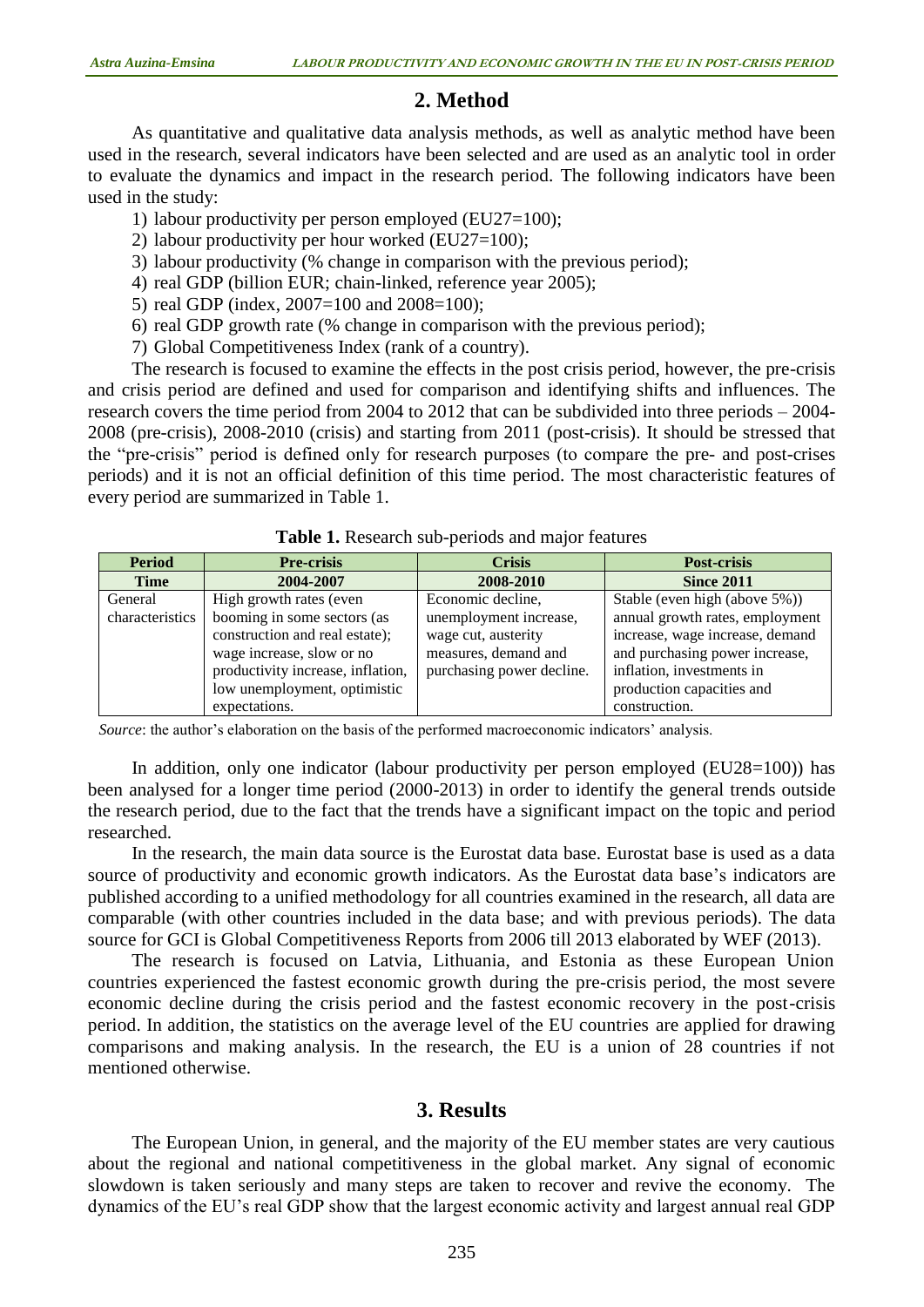was in 2008 (so it is the peak point of the EU economy) (Figure 1). However, eleven (Denmark, Estonia, Ireland, Greece, France, Italy, Latvia, Luxembourg, Portugal, Sweden, the UK) out of twenty eight current EU countries already experienced the crisis in 2008 and the highest point or peak point was observed in 2007 (Table 2).



**Figure 1**. Dynamics of the EU's real GDP 2004-2013 (billion EUR; chain-linked, reference year 2005)

Due to the fact that in the group of countries, which as the first ones experienced the recession, were such countries as France, Italy and the UK (that are three of five largest EU economies), it led to the gradual slowdown of economic development in the common market. The above-stated eleven countries accounted for 54% of the total EU economy in 2007. Henceforward, the statistical data indicated that a half of the EU economy was in recession already in 2007. The years of 2007 and 2008 are the peak points or breaking points.

Economic growth is a complex process and it is determined by numerous domestic and global factors. In 2013, twenty EU countries had smaller real economies in comparison with the peak year (estimated by real GDP levels). Figure 1 shows that the total real size of the EU economy still lags behind (99% of the volume of real economy in 2008). The positive trend is that for the majority of countries the crisis is over and a gradual or sharp recovery takes place.

The scope of the macroeconomic impact of the crisis on the economies varies amid the countries (Table 2). It is worth to stress that the majority of the EU countries have not gained back the share of the economy lost during the crisis. According to the Eurostat data only the following countries have larger economies in 2013 than in highest point in the pre-crisis (Table 2, grey highlights): Belgium, Germany, France, Luxembourg, Austria, Poland, Slovakia, and Sweden.

At the same time, Latvia, Lithuania and Estonia experienced the largest recessions within the EU and hence these countries are selected for a more detailed study. Latvia's economy fell by 21% in 2008-2010 (3-year crisis), Lithuania's economy – by 15% in 2009 (one-year crisis), Estonia's economy – by 18% in 2008-2009 (2-year crisis). The data argue for neither those countries nor the EU economy in general had gained back the economic size and power of 2007. However, it should be stressed that some EU countries that are still in crisis as Greece and the new member state, Croatia, are not analyzed in this research.

Some EU countries (as Czech Republic, Spain, Italy, Cyprus, the Netherlands, Portugal, Slovenia, Finland) had experienced once again economic slowdown and relative minor economic decline (in most cases not larger than  $-2.5\%$ ) in 2012 and 2013. Therefore, it is so important to detect what kind of activities helps to stop the crisis and avoid the further economic slowdowns in the post-crisis period. These findings and results are valuable for the policy makers, first of all, as well for the other economic agents (entrepreneurs, employees, NGOs etc.) in the economy.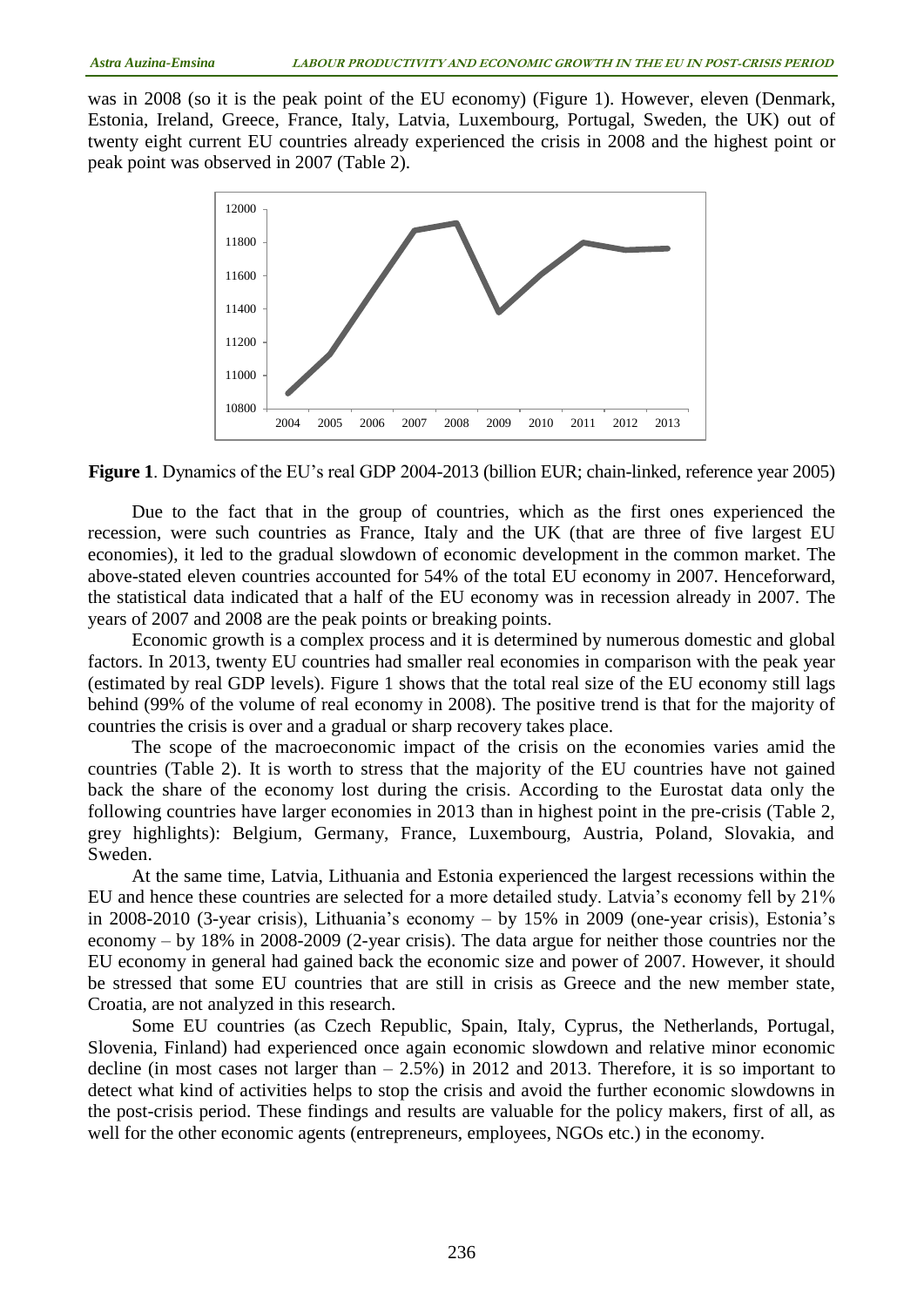| <b>Country</b>           | <b>Peak point</b> | 2012                             | 2013                             |  |  |  |
|--------------------------|-------------------|----------------------------------|----------------------------------|--|--|--|
|                          | (Year)            | (% of real GDP in the peak year) | (% of real GDP in the peak year) |  |  |  |
| European Union           |                   |                                  |                                  |  |  |  |
| (28 countries)           | 2008              | 98.6                             | 98.7                             |  |  |  |
| European Union           |                   |                                  |                                  |  |  |  |
| (27 countries)           | 2008              | 98.7                             | 98.8                             |  |  |  |
| Euro area (17 countries) | 2008              | 98.3                             | 97.9                             |  |  |  |
| Belgium                  | 2008              | 101.1                            | 101.3                            |  |  |  |
| Bulgaria                 | 2008              | 97.2                             | 98.0                             |  |  |  |
| Czech Republic           | 2008              | 98.6                             | 97.7                             |  |  |  |
| Denmark                  | 2007              | 95.6                             | 95.9                             |  |  |  |
| Germany                  | 2008              | 102.7                            | 103.1                            |  |  |  |
| Estonia                  | 2007              | 96.2                             | 97.0                             |  |  |  |
| Ireland                  | 2007              | 92.7                             | 92.4                             |  |  |  |
| Greece                   | 2007              | 79.4                             | 76.3                             |  |  |  |
| Spain                    | 2008              | 94.4                             | 93.3                             |  |  |  |
| France                   | 2007              | 100.5                            | 100.7                            |  |  |  |
| Croatia                  | 2008              | 88.7                             | 87.9                             |  |  |  |
| Italy                    | 2007              | 93.2                             | 91.5                             |  |  |  |
| Cyprus                   | 2008              | 97.5                             | 92.2                             |  |  |  |
| Latvia                   | 2007              | 87.5                             | 91.1                             |  |  |  |
| Lithuania                | 2008              | 95.1                             | 98.3                             |  |  |  |
| Luxembourg               | 2007              | 98.3                             | 100.4                            |  |  |  |
| Hungary                  | 2008              | 94.1                             | 95.1                             |  |  |  |
| Malta                    | 2008              | 103.6                            | 106.4                            |  |  |  |
| Netherlands              | 2008              | 97.5                             | 96.7                             |  |  |  |
| Austria                  | 2008              | 101.5                            | 101.9                            |  |  |  |
| Poland                   | 2008              | 112.5                            | 114.3                            |  |  |  |
| Portugal                 | 2007              | 94.6                             | 93.2                             |  |  |  |
| Romania                  | 2008              | 95.0                             | 98.4                             |  |  |  |
| Slovenia                 | 2008              | 91.5                             | 90.5                             |  |  |  |
| Slovakia                 | 2008              | 104.1                            | 105.1                            |  |  |  |
| Finland                  | 2008              | 96.2                             | 94.9                             |  |  |  |
| Sweden                   | 2007              | 104.5                            | 106.2                            |  |  |  |
| <b>United Kingdom</b>    | 2007              | 97.0                             | 98.6                             |  |  |  |

#### **Table 2.** The EU economies after the crisis

*Source*: the author's computation on the basis of Eurostat (2014b) data

The analysis of the dynamics of labour productivity in the EU reveals the significant improvement in labour productivity if compared with the average productivity in the EU. It argues that economic crisis heavily influenced productivity and technologies applied that resulted in significant improvements and hence improved the competitiveness. The data show that during the fast economic growth period (2004-2007) the labour productivity in Latvia was 37-40% of the average level of the EU productivity, in Lithuania - 49-53%, but in Estonia – 49-56%. These countries have improved the labour productivity after the crisis, (Figure 2, white boxes). The crisis may have a dual impact on the economy – positive and negative. Hence, the crisis can also result in a decline of productivity and loss of competitiveness – as it is observed in Belgium, Italy, Luxembourg, the UK, Finland etc. (Figure 2, grey boxes) – the labour productivity is lower (resources are used in a less effective manner) in the post-crisis period (in 2013) than it was in 2000.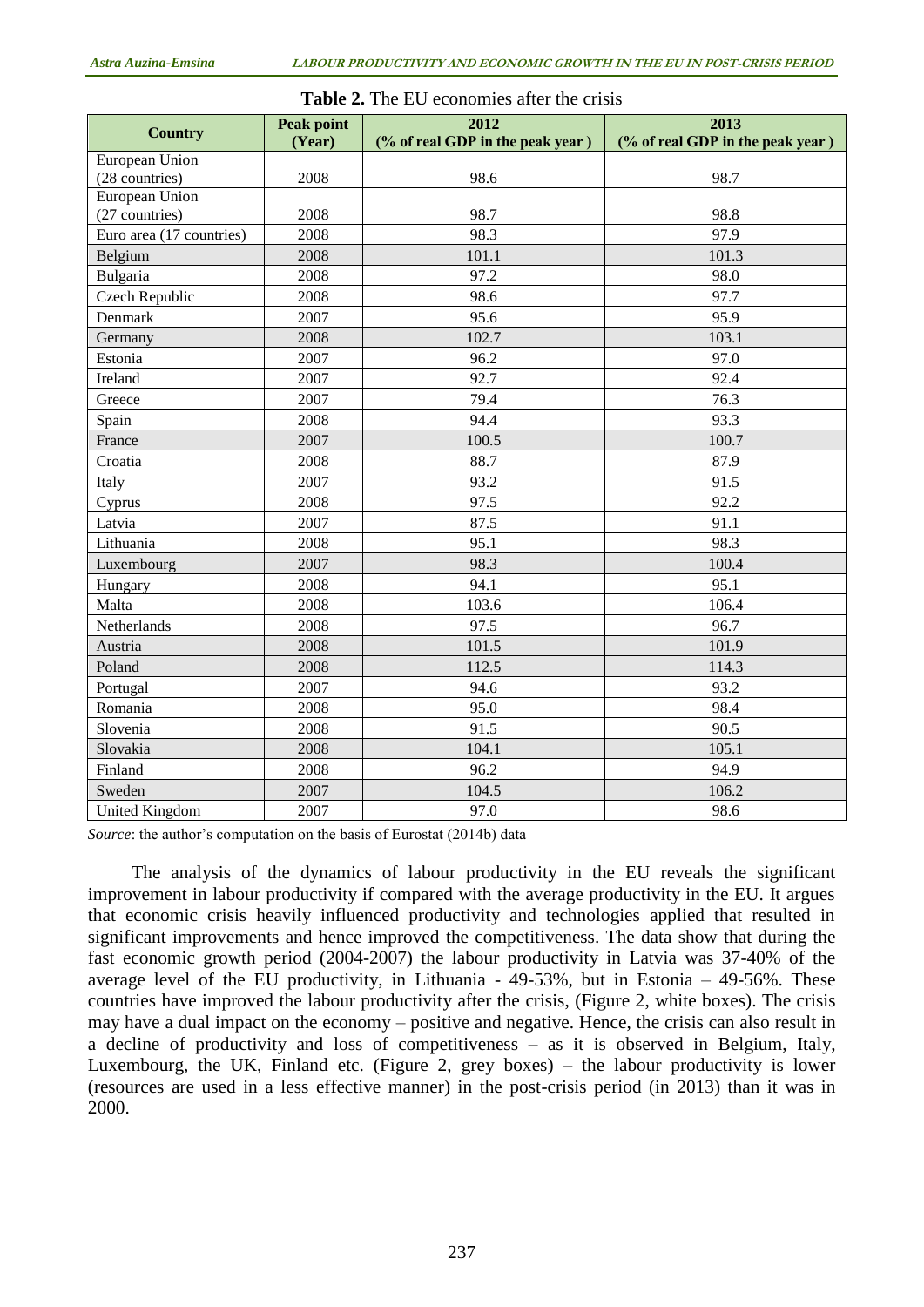



The analysis of the relation between productivity per hour and real GDP growth rate in the three research periods argues that this relation between the indicators is unstable. The results argue that during the pre-crisis period the level of productivity had a small or no effect on the economic growth rate (Table 3), during the crisis productivity increased while the economies declined, but during the post-crisis period the productivity is higher than previously and it results in a stable economic growth with some time lag. Table 3 shows the annual dynamics of the indicators selected (labour productivity and real GDP growth rate) in three selected countries and the total performance of Euro Area in 2004-2012 (subdivided into three periods). There are observed almost no changes in the labour productivity of Euro Area countries (with respect to the EU average level) (it is in a stable position – 12-14% above the average level of EU), and hence, most probably, the economic crisis was relatively light (as the economies are productive and efficient) and the recovery is weak and unstable (due to the impact of external factors as global demand decrease). At the same time, the cases of Estonia, Latvia, and Lithuania illustrate that the active steps, taken by the government and business during the crisis (as the EU funds, legislation, tax reliefs etc.), have resulted in a stable and notable recovery in respect to the average economic performance in the EU and Euro Area countries.

| <b>Indicators</b> Year                                   | 2004              | 2005  | 2006          | 2007  | 2008               | 2009    | 2010          | 2011 | 2012   |  |
|----------------------------------------------------------|-------------------|-------|---------------|-------|--------------------|---------|---------------|------|--------|--|
|                                                          | <b>Pre-crisis</b> |       | <b>Crisis</b> |       | <b>Post-crisis</b> |         |               |      |        |  |
| Labour productivity per hour worked (Index (EU27 = 100)) |                   |       |               |       |                    |         |               |      |        |  |
| Latvia                                                   | 36.5              | 37.4  | 38.4          | 40.9  | 45.8               | 48.2    | 50.6          | 52.7 | 54.4   |  |
| Estonia                                                  | 48.5              | 50.6  | 52            | 55.6  | 55.6               | 59.2    | 60.2          | 59.2 | 59.7   |  |
| Lithuania                                                | 49.9              | 49.2  | 51            | 52.9  | 54.1               | 51.2    | 59.1          | 63.2 | 63.8   |  |
| Euro area (changing composition)                         | 114.0             | 114.3 | 114.4         | 114.3 | 114.4              | 113.9   | 113.3         | 113  | 112.8  |  |
|                                                          |                   |       |               |       |                    |         |               |      |        |  |
| Real GDP growth rate $(%)$                               |                   |       |               |       |                    |         |               |      |        |  |
| Latvia                                                   | 8.8               | 10.1  | 11            | 10    | $-2.8$             | $-17.7$ | $-1.3$        | 5.3  | 5.2    |  |
| Estonia                                                  | 6.3               | 8.9   | 10.1          | 7.5   | $-4.2$             | $-14.1$ | 2.6           | 9.6  | 3.9    |  |
| Lithuania                                                | 7.4               | 7.8   | 7.8           | 9.8   | 2.9                | $-14.8$ | 1.6           | 6.0  | 3.7    |  |
| Euro area (changing composition)                         | 2.2               | 1.7   | 3.2           | 2.9   | 0.4                | $-4.4$  | $\mathcal{D}$ | 1.6  | $-0.7$ |  |

**Table 3.** Labour productivity and real GDP growth rate in the pre-crisis, crisis, and post-crisis period

However, it is very important to state that if even a maximum longest available (2000-2013) time series of labour productivity by Eurostat (2014a) are analysed, the results show that none of the EU current member state that had below 100% has gained the level above the EU average level.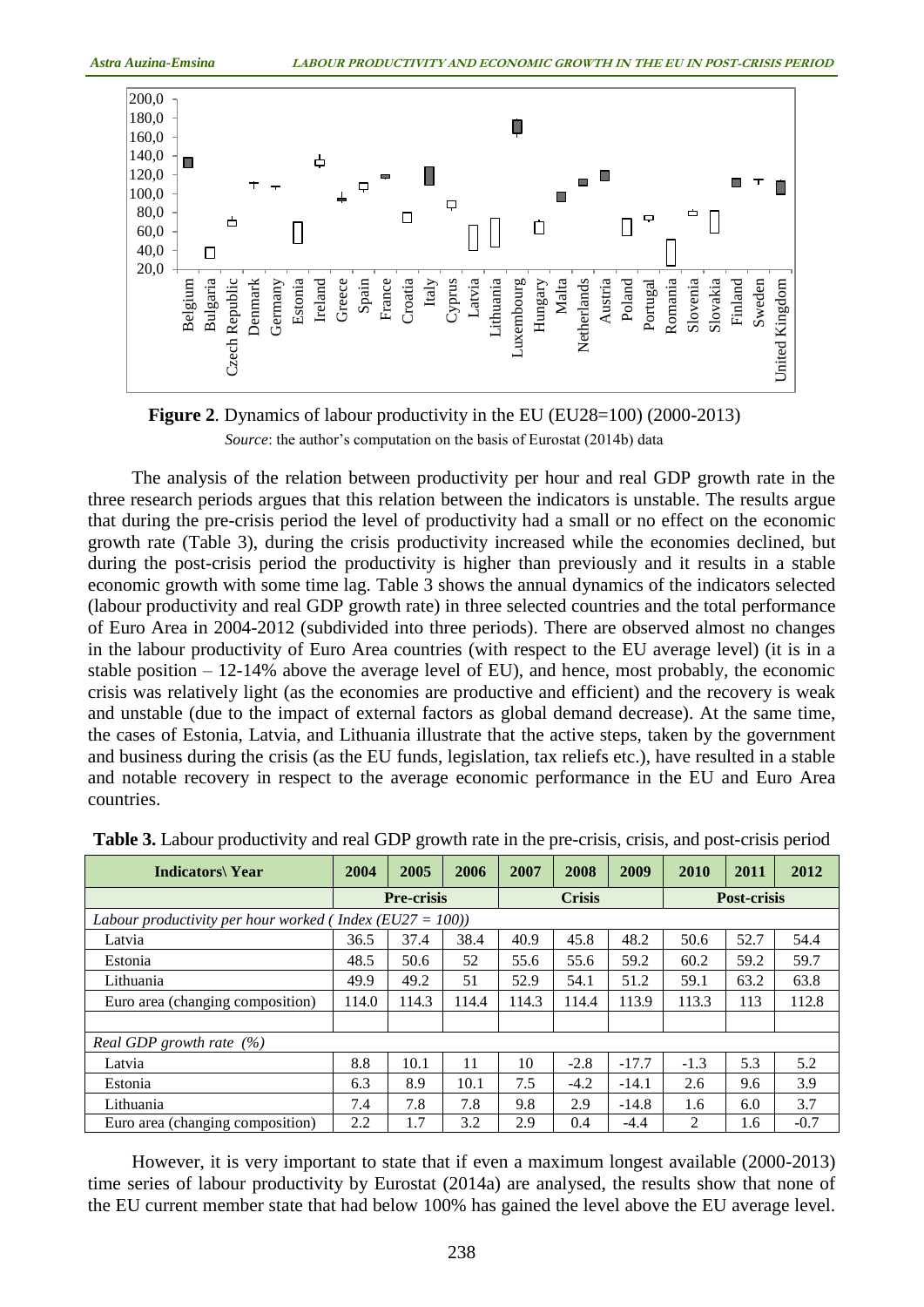It once again claims that there are not just two speed economies in the EU, but two types of competitiveness of economies – high and low. There are not so many countries that have "an average level" (close to  $100\%$ ) – only – Greece, Spain, Malta (in some years the level  $+/-5\%$  from the average level). The above-mentioned countries experience economic problems and cannot be stated as a role models for the rest. Hence, the higher the labour productivity level (both in general and in comparison with the rest), the better for the economy today and for the future economic development and competitiveness.

The research results claim that the economic recovery strongly depends on the productivity increase during the crisis and after a certain period of time (transition period) it results in an economic growth. If the level of productivity stagnates or declines during the crisis, it results in a longer and deeper crisis and slower recovery.

Countries strive to improve their global competitiveness. One of the most common ways to measure global competitiveness is using GCI and hence countries aim to gain a higher rank. According to the GCI methodology ranking, the higher the rank the better for the national economy (for domestic companies, foreign investors etc.). However, as the number of countries included in GCI reports gradually increases from year to year (from 122 countries in the report of 2006-2007 to 148 countries in the report of 2013-2014), it should be stressed that a simplified general analysis of a country's rank over time might give biased results. Hence, it is important to analyse not only a rank, but also take into account the total number of countries covered by the report. This might be called a relative global competitiveness; it should be underlined that it is a completely different approach compared to the relative competitiveness of Podobnik *et al.* (2012).

The general analysis of GCI of Latvia, Lithuania, and Estonia shows that the global competitiveness in the post-crisis period is lower than it was in the pre-crisis period. For example, Latvia holds the 52nd place in 2013 in comparison with the 44th in 2006; Lithuania – the48th and the 39th, and Estonia – the32nd and the 26th respectively. However, if we take into account the above-mentioned point, we can argue that Latvia, Lithuania, and Estonia have gained back their relative global competitiveness as additional 26 countries are included in the ranking. In the postcrisis period, Estonia is again amid the top fifth of the countries with the highest global competitiveness, Lithuania and Latvia – amid the top third of the countries with the highest global competitiveness. Despite the fact that Latvia, Lithuania and Estonia had significantly lost their global competitiveness due to the severe economic recession, the countries have recovered and the trends show that the national competitiveness grows. The findings indicate that one of the main factors that ensure constant and stable improvement in the post-crisis period is the increase of labour productivity that results in stable economic growth.

### **4. Discussion**

The goal of the research was to analyse the recent trends of labour productivity and economic growth in the post-crisis period in comparison with the trends in the pre-crisis and crisis periods in Latvia, Lithuania and Estonia. The results argue that the relation between the labour productivity and economic growth significantly differs and it is not a constant or stable relation over time. The findings argue that there are weak or no relations between the labour productivity and economic growth in the pre-crisis period and the first phase of post-crisis period. However, the increase of the labour productivity during the crisis is a significant driver of the economy after a period of time. The results of global competitiveness index analysis suggest that due to the labour productivity growth and the positive impact of other factors the countries have gained back the global competitiveness that was lost during the crisis.

The research findings can serve as an additional valuable resource for policy makers (in Latvia, Lithuania, and Estonia, as well in the EU countries that still are in crisis or just stepped into the post-crisis period) in order to make effective policy decisions and take actions on the basis of the relations between the labour productivity and economic growth, as well as taking into account the impact of labour productivity increase in the long-term, especially taking into account the time lag effect.